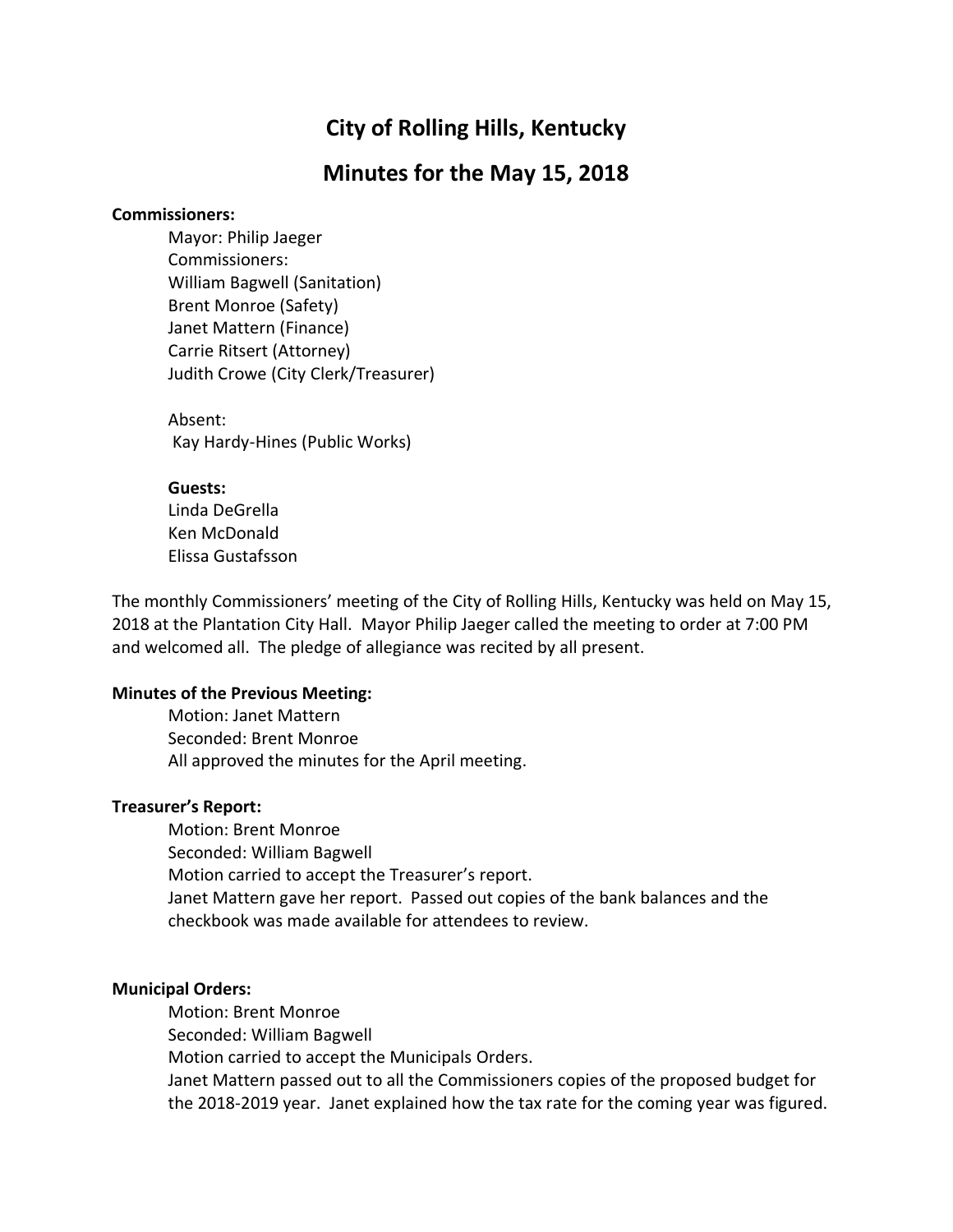Tax rate of 0.18512 will have it first reading by Carrie Ritsert. Motion: Janet Mattern Seconded: William Bagwell All approved the first reading of the new tax rate for 2018-2019.

Carrie Ritsert presented the ordinance for the proposed budget for 2018-2019 year and have the first reading. Motion: Brent Monroe Seconded: William Bagwell All approved to the first reading of the ordinance for the proposed budget for 2018- 2019 year.

#### **Public Forum:**

Elissa Gustafsson and Ken McDonald expressed their concern that a resident was trapping other resident's pets in her yard and calling the pound to come and get them. They asked if an ordinance could be drafted to protect the resident's pets from this happening.

George stated to call Fish and Wildlife if they feel that she is trapping natures animals and they can come and take them away. He stated that you can also call 311 and they will send someone to catch them and remove them.

#### **Attorney:**

Carrie Ritsert read both of the ordinance that were under the Financial report. She stated that letters had been sent to the list of residents who have not paid their property taxes, and to the list who have not paid their rental fees.

Carrie stated that the city needs to go through the city ordinances and get them together to be sent off to be codified. The city needs to get an estimate of what it will cost and apply for a grant to have it completed.

## **Safety:**

Brent Monroe gave his report and passed out the correspondence to explain what is happening in the city. Brent still had not heard back from the shopping center owners about them helping with the police patrol.

George Stewart talked about some of the stop signs at intersections are being blocked by trees or bushes. He agreed with the ordinance that the city pasted about the criminal mischief in the city. George also talked about the grass and has written several citations and has given them to Brent. George stated that there were several cars and trailers parked on lawns around the city and they have been cited.

He asked if the estimates for fixing the curbing and lawn that the truck damaged had been finalized. Phil stated that he will get the figures together and email them to George to forward to the trucking company to have them pay the expenses.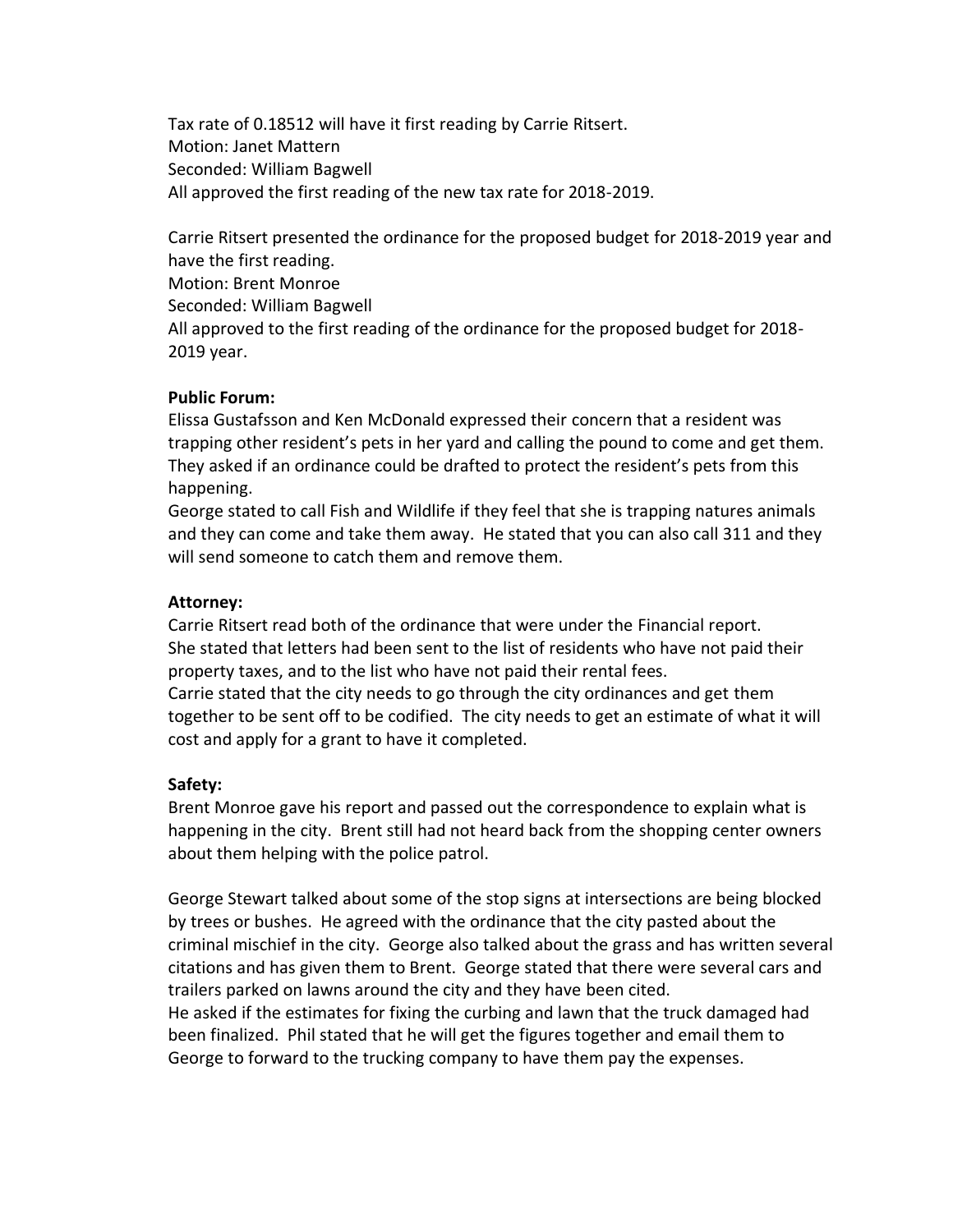## **Sanitation:**

William Bagwell gave his report, see attached copy that is with the minutes. He stated that the garbage contract for the next fiscal year will remain the same as last years.

## **Public Works:**

Kay Hardy-Hines was absent but she gave her report to Philip to give. Kay will work on bids in getting the entrance off of Goose Creek enlarge for easier access to the shopping center parking lot for deliveries.

## **Old Business:**

Damage/Solution area behind the Dollar Tree will get the cost to repair curbing and landscape and submit it to the trucking company to pay.

Call Meadow Vale about the company they used to seal, fill pot holes, any cracks and coating.

Get the ordinances together to get an estimate to get them codified.

## **New Business:**

Eagle Signs has come out to make sure that all the signs are cemented in place. No Littering Signs from Rueff Signs will be \$785.00.

Janet Mattern made a motion to award Rueff Signs the contract to make and install signs.

Brent Monroe seconded. All approved to have the signs made and installed. Potholes – Lewellyn's gave bid of \$2500.00 for pot holes, and 17 for \$2700.00. Janet Mattern made a motion to award Lewellyn's the contract to fill the pot holes. Brent Monroe seconded. All approved to have the pot holes filled.

Janet Mattern moved to close the meeting. Brent Monroe seconded. All approved to close meeting.

8:45 Brent Monroe moved to open the meeting. Janet Mattern seconded. All approved to open meeting.

Brent Monroe made a motion for the City to spend \$5,000.00 for surveying 10.8 acres for the City.

Janet Mattern seconded. All approved to have the land surveyed.

Janet Mattern made a motion for the City to spend \$4,000.00 for testing and inspection of the 10.8 acres for the City. Brent Monroe seconded.

All approved to have the land tested.